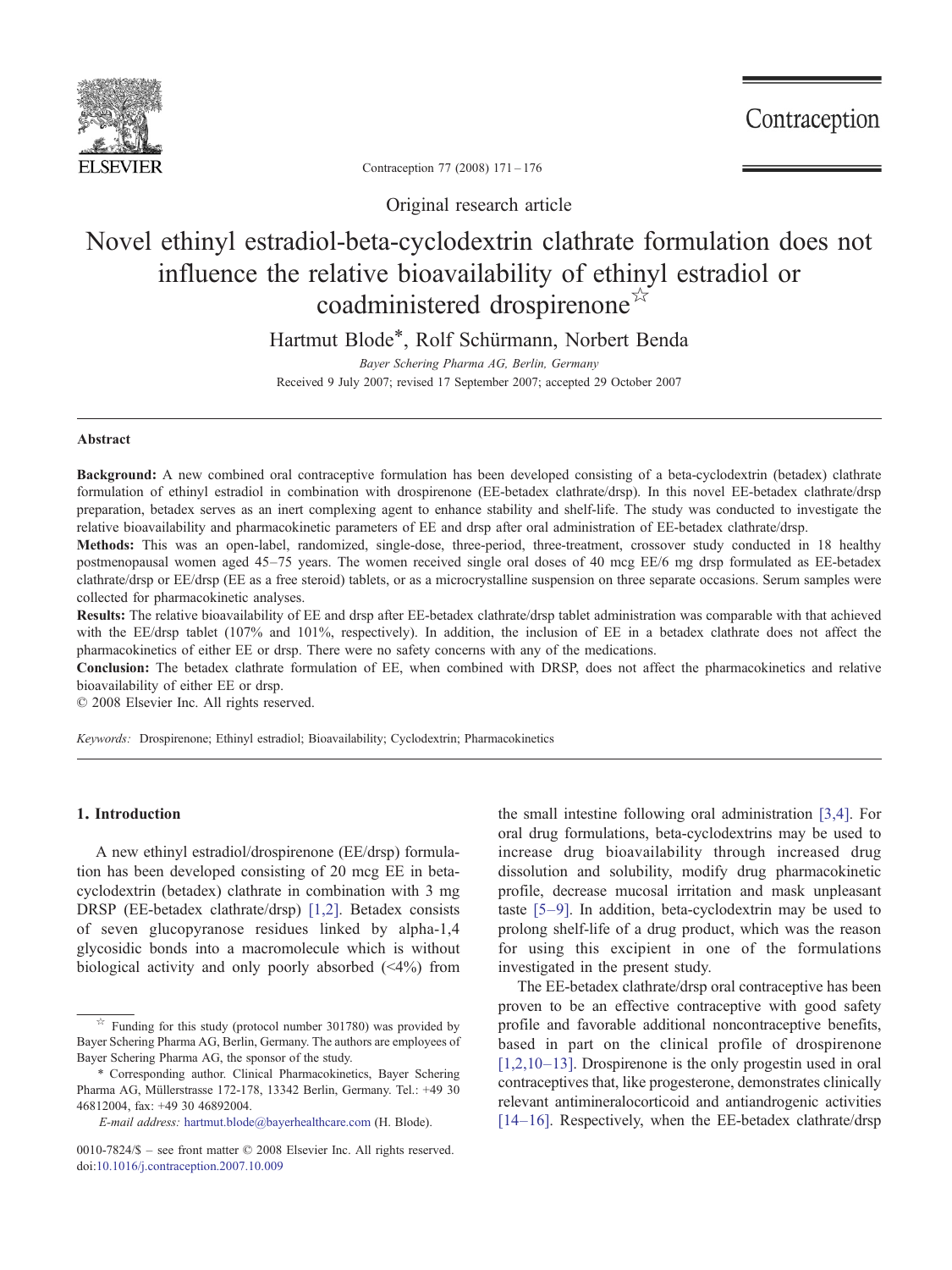oral contraceptive is administered in a novel regimen, with 24 active pills followed by a shortened hormone-free interval of 4 days (24/4 regimen), these properties confer favorable effects on androgen-dependent disorders (e.g., acne) [\[10,11\]](#page-5-0) and alleviate menstrual symptoms related to sodium and water retention (e.g., bloating and swelling) and, in particular, the emotional and physical symptoms associated with premenstrual dysphoric disorder [\[12,13\]](#page-5-0).

The objective of the present study was to assess whether oral administration of the innovative EE-betadex clathrate/ drsp formulation affects the bioavailability and pharmacokinetics of EE and DRSP. The pharmacokinetic profile of EE and drsp was compared after single oral administration of an EE-betadex clathrate/drsp tablet formulation, a conventional EE/drsp tablet formulation (with EE as a free steroid) and an EE/drsp microcrystalline suspension.

## 2. Materials and methods

## 2.1. Study participants

Healthy postmenopausal women aged between 45 and 75 years were recruited to the study. Postmenopausal status was established by the absence of spontaneous menstrual bleeding for at least 2 years or if bilateral oophorectomy had been performed at least 3 months prior and confirmed by serum hormone levels of estradiol  $(\leq 20 \text{ pg/mL})$  and follicular stimulating hormone ( $\geq$ 50 mIU/mL) at screening. Other inclusion criteria included normal gynecological examination and cervical smear, and a body mass index (BMI) between 20 and 29  $\text{kg/m}^2$ . Washout periods were required if the women had used systemic or topical medications that have a potential to affect liver enzymes, including antibiotics (8 weeks); oral, transdermal or transvaginal sex hormones (6 weeks); long-acting injectable or implanted sex hormones (6 months); or alcohol (2 days).

## 2.2. Study design

This was an open-label, randomized (order of treatments), single-dose, three-period crossover study with three treatments and six sequences (Williams design) conducted at a single center in Germany. The study was approved by the appropriate ethics committees and conducted in accordance with the ethical principles of the Declaration of Helsinki (amended in 1996) and guidelines of the International Conference on Harmonization (ICH 1996). All participants gave written and informed consent before enrolment.

## 2.3. Treatment

The women were randomized using a computer-generated randomization list to a treatment sequence that consisted of two tablets of 20 mcg EE-betadex clathrate/3 mg drsp (EEbetadex clathrate/drsp), two tablets of 20 mcg EE as a free steroid/3 mg drsp (EE/drsp), and an oral dose of a microcrystalline suspension containing 40 mcg EE/6 mg

drsp (reference treatment). The microcrystalline suspension was prepared from 328 mg lactose granules containing the respective drug amounts. The granules were dissolved in 100 mL noncarbonated mineral water by 5-min vigorous shaking and swallowed immediately after preparation. The drinking vials were rinsed twice with 70 mL of water which was swallowed immediately afterwards. The tablets were taken with 240 mL of noncarbonated water. There was a 14-day washout phase between each treatment period to prevent any carryover effects — the 14-day washout period far exceeds the half-lives for both EE and drsp. All EE/drsp formulations were manufactured by Bayer Schering Pharma AG.

The women received study medication between 0700 and 0900 hours after an overnight fast of at least 10 h. Set meals were provided from 4 h after drug administration. Volunteers stayed at the study site for 24 h after drug administration in each treatment period. All other measurements were performed on an outpatient basis. Volunteers were permitted their normal diet on outpatient study days, although grapefruit-containing food or beverages were not allowed 2 days before and 2 days after treatment. Other than the noncarbonated water taken with each study drug, fluid intake was not permitted 1 h before and 1 h after drug administration. Women maintained an upright posture (sitting, standing or walking) for at least 4 h after dosing.

#### 2.4. Pharmacokinetic assessments

Blood samples were collected (7.5 mL for EE; 2.7 mL for drsp) via an indwelling cannula into additive-free plastic syringes (Monovette®, Sarstedt, Germany) 0.5 h before administration and 0.5, 1, 1.5, 2, 3, 4, 6, 8, 10, 12, 16, 24, 34, 48 and 72 h after administration of study medication. In addition, EE was measured at 2.5 h post-dose, and drsp was measured at 96 and 120 h post-dose. The serum was separated by centrifugation 30 min after blood sampling and stored between −18°C and −25°C until analysis.

Serum EE concentration was measured at AAI, Germany, by gas chromatography/mass spectrometry (GC/MS) with a lower limit of quantification of 10 pg/mL. Briefly, EE was extracted from acidified serum into toluene. The samples were then evaporated to dryness, reconstituted in dichloromethane and, after two further clean-up steps, stored at 4°C until measurement. Extraction was followed by a derivatization step in order to obtain suitable derivatives for GC/MS analysis, of which 2 μL was injected into the GC/MS system. GC/MS measurements were performed in the chemical ionization mode (negative ions) using ammonia as the reagent gas. The concentration of EE in serum samples was calculated based on reference calibration standards (10.0– 500 pg/mL). Quality control samples with nominal EE concentrations of 20, 80 and 400 pg/mL were analyzed in duplicate within each study assay to monitor the precision (inter-assay coefficient of variation) and accuracy of the analyses. Overall, 39 sets of quality control samples were analyzed and the mean precision was determined to be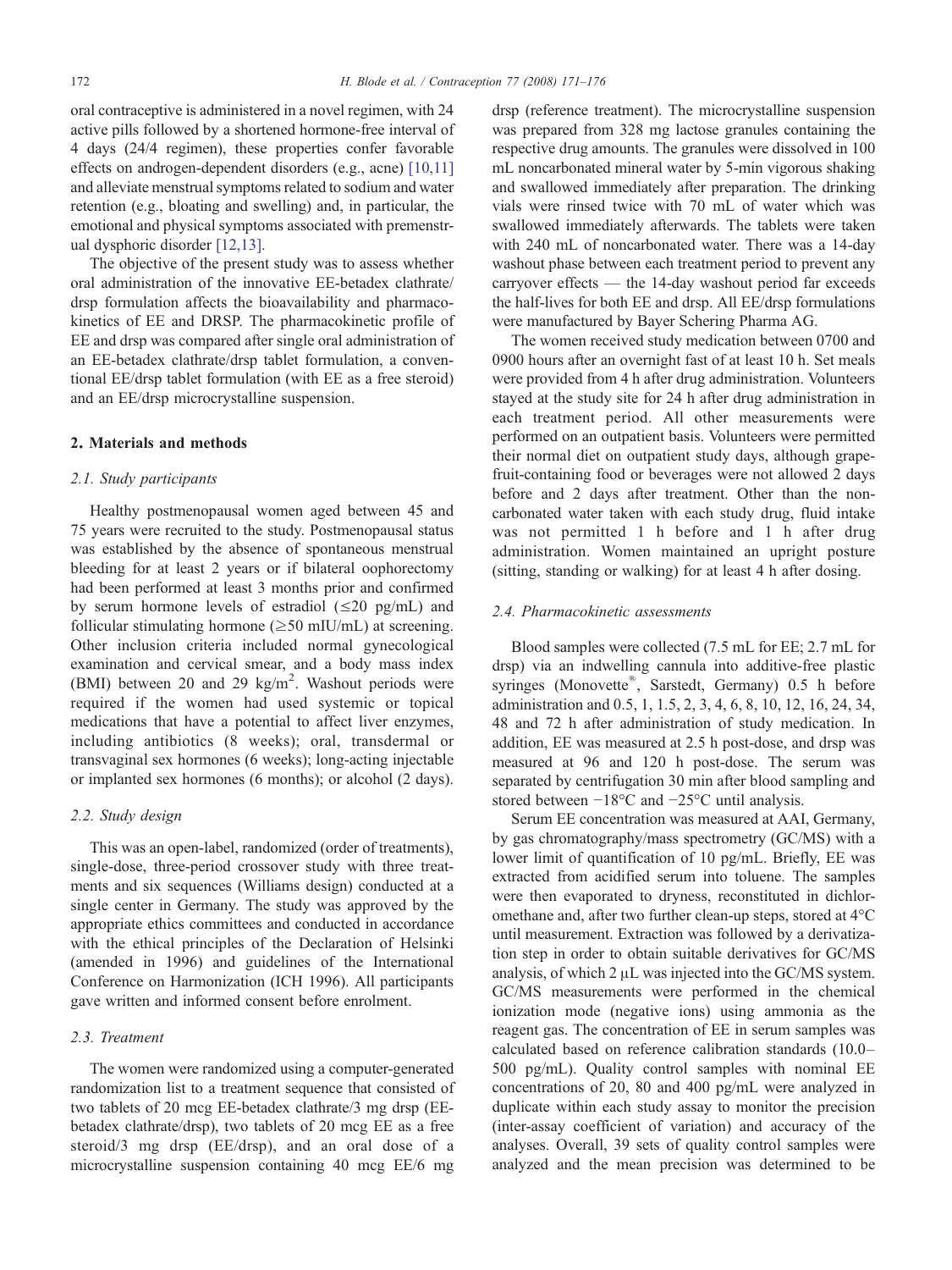<span id="page-2-0"></span>11.8%, 9.7% and 10.6% at the concentration levels of 20, 80 and 400 pg/mL, respectively. The accuracy was calculated from the ratio of measured concentration to nominal concentration and the mean accuracy based on 39 sets of quality control samples was determined to be 100.2%, 101.2% and 99.7% at the concentration levels of 20, 80 and 400 pg/mL, respectively.

The concentration of drsp in serum was measured by a specific, validated radioimmunoassay using methods described elsewhere [\[17\]](#page-5-0), with minor modifications (specific activity of the tracer was 3.714 GBq/mg; antiserum was diluted 1:11000). The lower limit of quantification was 0.2 to 0.5 ng/mL, depending on the accuracy of quality control results in individual assays. The precision (inter-assay coefficient of variation) and accuracy of the analyses were monitored by sixfold measurements within each assay using quality control samples with nominal drospirenone concentrations of 0.2, 0.5, 1.0 and 3.0 ng/mL, and determined to be 3.9–10.6% and 102–113%, respectively.

## 2.5. Pharmacokinetic evaluation

The observed maximum serum drug concentration  $(C_{\text{max}})$  and time to reach this concentration  $(t_{\text{max}})$  were taken directly from individual concentration vs. time graphs. The terminal half-life  $(t_{1/2})$  of drsp was determined from the terminal rate constant  $(\lambda_z)$  which was calculated by means of regression analysis from the linear part of the concentration–time curve in a semi-logarithmic plot using at least five data points within a time range covering at least two half-lives. The resulting  $t_{1/2}$  was calculated as  $t_{1/2}$ =In2/ $\lambda_z$ . The area under the concentration–time curves up to the last measurable time point  $(AUC_{(0-{\rm last})})$  was calculated using the linear trapezoidal rule. The AUC value was calculated by extrapolation according to the following equation:

$$
AUC = AUC_{(0-{\rm last})} + C_{\rm t}/\lambda_z
$$

with  $C_t$  as the concentration at last data point.

AUC values were not accepted if appropriate calculation of the terminal half-life was not possible or if the extrapolated area was greater than 20%.

### 2.6. Safety and tolerability assessments

General physical examinations (including body weight and vital signs), electrocardiogram and clinical laboratory testing (blood chemistry, hematological and urinalysis measurements) were performed prior to receiving the first study medication. Clinical laboratory measurements were repeated at the end of the study.

Adverse events were recorded up to 14 days after the last drug was given. All adverse events were coded and classified by the study investigators as to their intensity and to their relationship to study medication.

# 2.7. Statistical analysis

The planned sample size was 18 participants, which was not based on any biometrical consideration.

The  $AUC_{(0-{\rm last})}$  was considered the primary target variable; all other pharmacokinetic parameters were considered secondary target variables. All pharmacokinetic data from women with no relevant protocol deviations were



Fig. 1. Mean (±SD) EE serum concentration vs. time curves determined after treatment with EE 40 mcg/drospirenone 6 mg (EE/drsp) given as EEbetadex clathrate/drsp tablets, EE/drsp tablets with EE as a free steroid or an EE/drsp microcrystalline suspension (reference treatment) in 18 healthy postmenopausal women.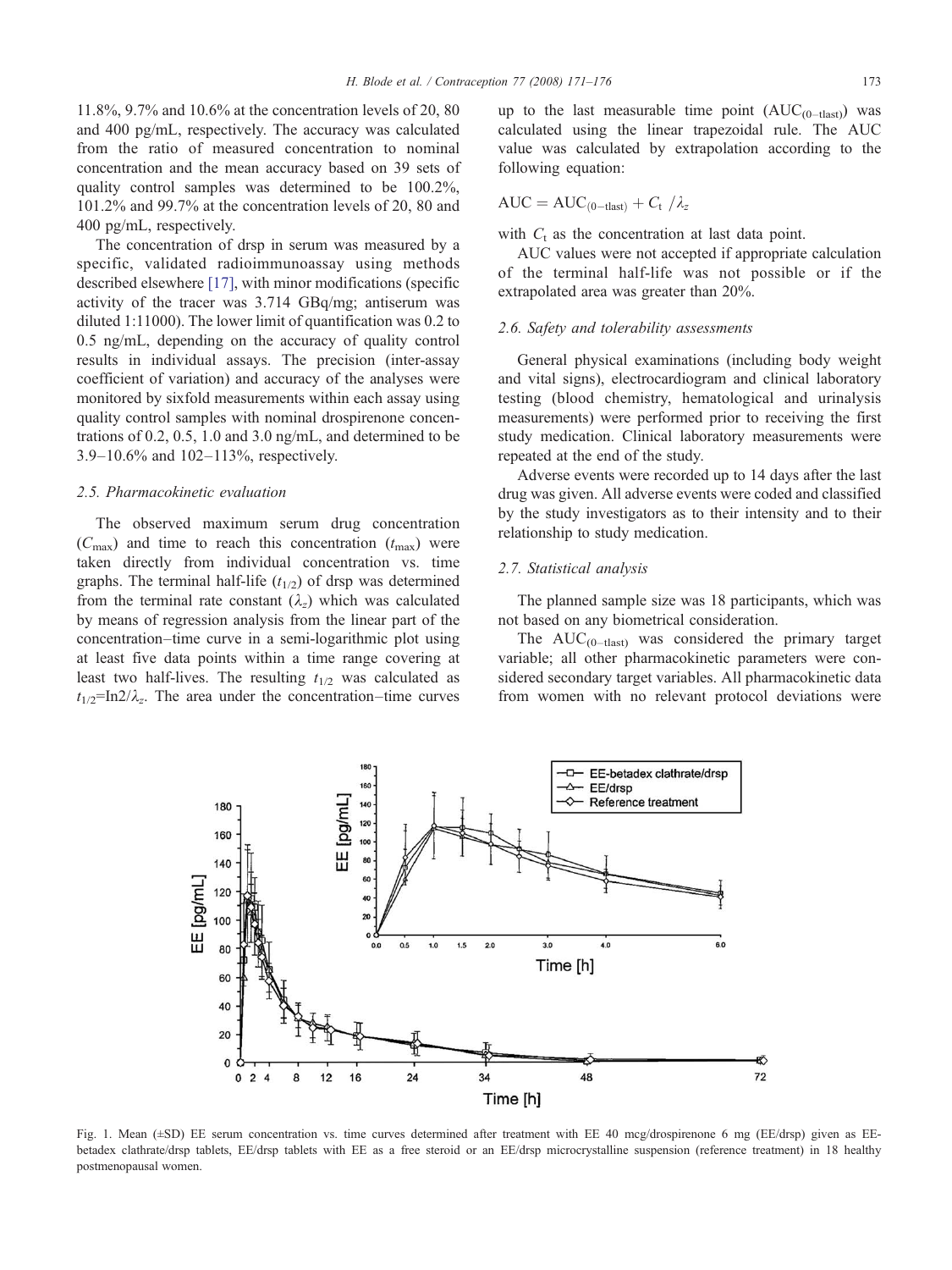<span id="page-3-0"></span>Pharmacokinetic parameters of EE after single oral administration of EE 40 mcg/drsp 6 mg given as EE-betadex clathrate/drsp tablets, EE/drsp tablets with EE as a free steroid or an EE/drsp microcrystalline suspension (reference treatment) to 18 healthy postmenopausal women

| Formulation                          | $C_{\rm max}$<br>(pg/mL)     | $t_{\rm max}$ (h)                | $AUC(0-tlast)$<br>(pg h/mL) |
|--------------------------------------|------------------------------|----------------------------------|-----------------------------|
| EE-betadex clathrate/drsp<br>EE/drsp | $125(22.8\%)$<br>120 (22.9%) | $1.5(1.0-3.0)$<br>$1.0(0.5-2.5)$ | 862 (44.8%)<br>843 (31.7%)  |
| Reference treatment                  | 123 (27.2%)                  | $1.0(0.5-2.0)$                   | 866 (37.8%)                 |

Results are presented as geometric mean (geometric coefficient of variation) \* except for  $t_{\text{max}}$  which is given as median (range).

\* The geometric mean estimates the distribution median of a log-normal distribution. The geometric coefficient of variation estimates the distribution coefficient of variation of a log-normal distribution.

included in the statistical analysis; however, women with missing data which prevented reliable calculation of the primary variable were excluded. All target variables were described using descriptive statistics. Analyses were performed using SAS software (version 6.12).

The primary target variables were evaluated with an analysis of variance. It was assumed that the pharmacokinetic parameters are log-normally distributed. Therefore, the logarithms (base e) were analyzed using subject as a random factor, and period, treatment and first-order carryover as fixed factors. The relative bioavailabilities of EE and drsp between the formulations, including the corresponding confidence intervals, were derived from the parameter estimations and confidence intervals in the analysis of variance by antilogarithmic transformation.

#### 3. Results

#### 3.1. Study participants

Of 54 volunteers screened, 18 healthy postmenopausal women were recruited and completed the study according to the study protocol. The reasons for nonparticipation in the study included abnormal laboratory assessments  $(n=12)$ , logistical reasons  $(n=9)$ , withdrawal of consent  $(n=6)$ , use of co-medication excluded by protocol  $(n=5)$ , not postmenopausal  $(n=2)$ , abnormal medical history  $(n=1)$  and failure to return to study center  $(n=1)$ . Each participant took one dose of EEbetadex clathrate/drsp, EE/drsp and the reference medication. Protocol violations consisted of diet errors (eight subjects did not eat all of the standard meals) and inclusion/exclusion criteria violations (one subject consumed alcohol 2 days before dosing). These protocol deviations were considered to be minor and to have little impact on drug pharmacokinetics.

The mean (range) demographic characteristics of the volunteers were as follows: age, 59.8 (48–75) years; height, 165.8 (153–178) cm; weight, 69.2 (52–93) kg; BMI, 25.1  $(20.3 - 29.4)$  kg/m<sup>2</sup>.

## 3.2. Pharmacokinetic parameters

The mean serum concentration–time curve for EE following a single oral dose of each EE/drsp study medication is shown in [Fig. 1](#page-2-0). For all study medications, EE was rapidly absorbed reaching mean peak serum concentrations of 120–125 pg/mL within a median time of 1.0–1.5 h. Overall,



Fig. 2. Mean (±SD) drospirenone (drsp) serum concentration vs. time curves determined after treatment with ethinyl estradiol 40 mcg/drsp 6 mg (EE/drsp) given as EE-betadex clathrate/drsp tablets, EE/drsp tablets with EE as a free steroid or an EE/drsp microcrystalline suspension (reference treatment) in 18 healthy postmenopausal women.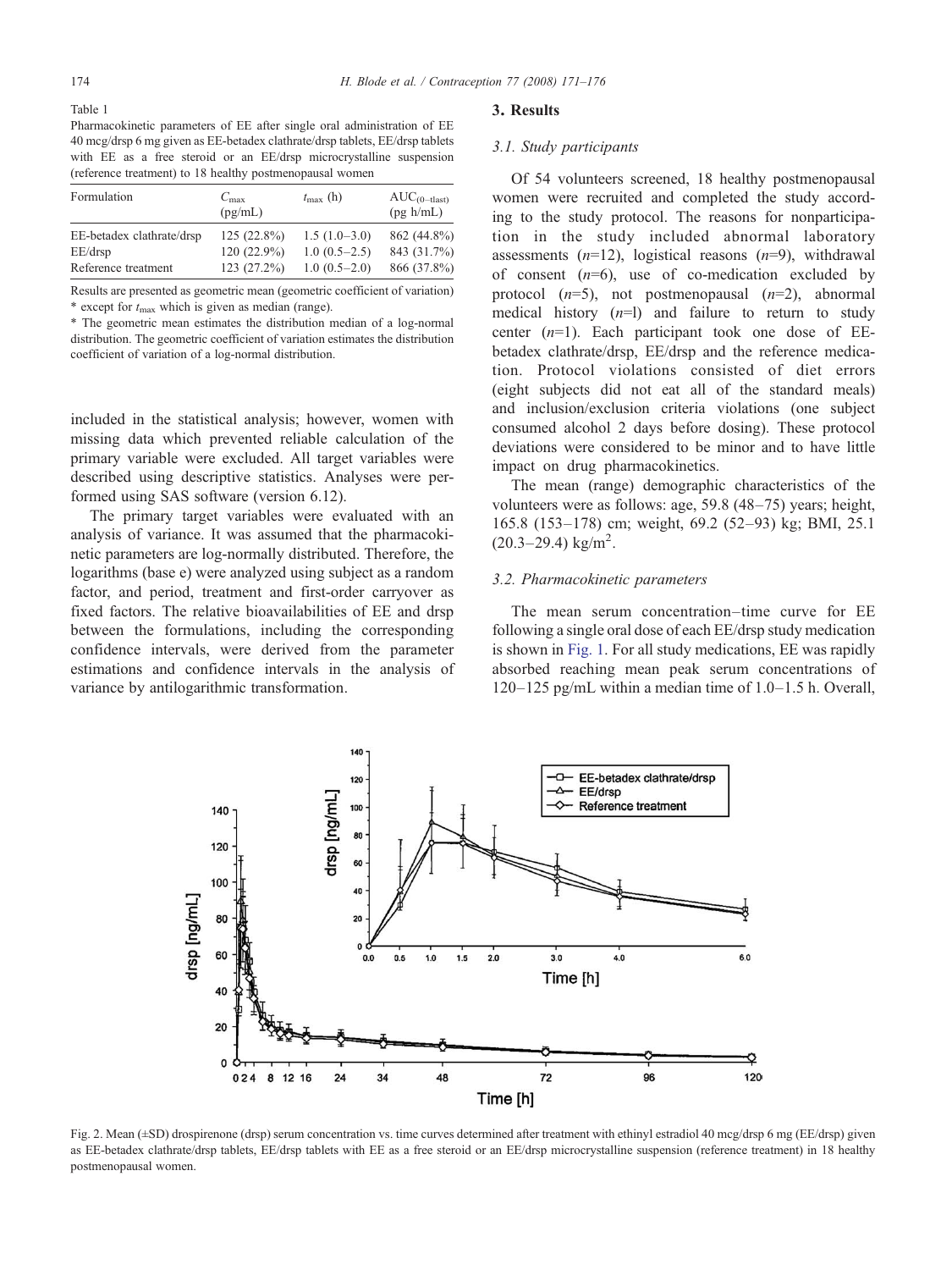Table 2

| free steroid or an EE/drsp microcrystalline suspension (reference treatment) to 18 healthy postmenopausal women |                          |                   |                 |                                  |                    |  |  |
|-----------------------------------------------------------------------------------------------------------------|--------------------------|-------------------|-----------------|----------------------------------|--------------------|--|--|
| Formulation                                                                                                     | $C_{\text{max}}$ (ng/mL) | $t_{\rm max}$ (h) | $t_{1/2}$ (h)   | $AUC_{(0-{\rm last})}$ (ng h/mL) | $AUC$ (ng $h/mL$ ) |  |  |
| $E E_{\rm c}$ 1, $\mu_{\rm c}$ 1, $\mu_{\rm c}$ , 1, $\mu_{\rm c}$ , $\mu_{\rm c}$ / 1, $\mu_{\rm c}$           | 071/200/2                | 1 0 1 1 0 1 0 1   | $26.6$ (220/18) | 1007 $(0.40)$                    | 1200 $(250/3)$     |  |  |

Pharmacokinetic parameters of drsp after single oral administration of EE 40 mcg/drsp 6 mg (EE/drsp) given as EE-betadex clathrate/drsp, EE/drsp with EE as a

EE-betadex clathrate/drsp 87.1 (30%) 1.0 (1.0–4.0) 36.6 (22%)<sup>a</sup> 1207 (24%) 1299 (25%)<sup>a</sup> 1299 (25%)<sup>a</sup> 1299 (25%)<sup>a</sup> 1242 (26%)<sup>b</sup> EE/drsp 92.1 (27%) 1.0 (0.5–2.0) 34.4 (18%) 1171 (23%) 1242 (26%) b Reference treatment 82.7 (22%) 1.3 (1.0–2.0) 34.3 (28%) <sup>b</sup> 1091 (16%) 1186 (15%)<sup>b</sup>

Results are presented as geometric mean (geometric coefficient of variation)\* except for  $t_{\text{max}}$  which is given as median (range).

\*See footnote to [Table 1](#page-3-0).<br>  $n=16$ .<br>  $n=14$ .

the pharmacokinetic parameters of EE after administration of EE-betadex clathrate/drsp tablets were similar to those after the administration of either conventional EE/drsp tablets or the EE/drsp microcrystalline suspension reference medication [\(Table 1\)](#page-3-0). Serum EE concentrations were quantifiable in all subjects for at least 8 h (up to 72 h in some women). [Fig. 2](#page-3-0) shows the mean serum concentration–time curve for drsp following a single oral dose of each EE/drsp formulation. For all study medications, drsp was rapidly absorbed reaching  $t_{\text{max}}$  between 1.0 and 1.3 h (medians) and with corresponding mean  $C_{\text{max}}$  values between 83 and 92 ng/mL. Overall, the pharmacokinetic parameters of drsp after administration of EE-betadex clathrate/drsp tablets were similar to those after the administration of either EE/ drsp tablets or reference medication (Table 2). Serum drsp concentrations were quantifiable in all subjects for the entire 120-h post-dose sampling period.

When compared with the reference medication, the relative bioavailability of EE and drsp with EE-betadex clathrate/drsp tablets was 97% and 107%, respectively. Similar relative bioavailability results were found for EE/ drsp tablets vs. the reference treatment (Table 3). In addition, the relative bioavailability of EE and drsp after administration of EE-betadex clathrate/drsp was comparable with that of the EE/drsp tablet formulation.

## 3.3. Safety and tolerability

All EE/drsp formulations were generally well tolerated. None of the laboratory assessments or other physical medical assessments gave rise to any safety concerns. No unexpected or serious adverse events were reported. All adverse events were transient and none of the volunteers withdrew prematurely from the study.

# 4. Discussion

The inclusion of an EE-betadex clathrate with drsp in an oral tablet formulation does not affect the pharmacokinetics and relative bioavailability of either EE or drsp compared with oral administration of conventional EE/ drsp tablets (with EE as a free steroid), or a microcrystalline suspension of EE/drsp in healthy postmenopausal women. The relative bioavailability of EE and drsp after the administration of EE-betadex clathrate/drsp was comparable with that achieved with EE/drsp or a reference suspension. Therefore, complete in vivo release of EE and drsp was achieved in healthy postmenopausal women following oral administration of EE-betadex clathrate/ drsp tablets.

As this was a single-dose, intra-individual crossover study to determine the performance of the different formulations in vivo, postmenopausal women were recruited to this study instead of the target population for oral contraceptives. This selection was decided because fewer bleeding disturbances would be expected in this population. Nonetheless, the pharmacokinetics of EE and drsp following single oral dosing of the three EE/drsp formulations in this study is consistent with published reports, typically involving healthy young women. For EE, a similar pharmacokinetic profile has been reported following single oral doses (30 mcg) in combination with drsp. In general, ethinyl estradiol drug levels increase linearly within the dose range of about 20–100 mcg [\[17](#page-5-0)–19]. Moreover, the large intersubject variability in EE levels observed in our study is well known [\[18\].](#page-5-0) The pharmacokinetics of drsp is dose proportional (from 1 to 10 mg) after single oral doses [\[14,20\]](#page-5-0). The median  $t_{\text{max}}$  (1–1.3 h) and  $t_{1/2}$  (~35 h) of drsp reported

Table 3

Relative ratios of EE and drsp following administration of EE 40 mcg/drsp 6 mg as EE-betadex clathrate/drsp tablets (Test 1), EE/drsp tablets with EE as a free steroid (Test 2) or an EE/drsp microcrystalline suspension (reference treatment, RT) to 18 healthy postmenopausal women

| Pharmacokinetic<br>parameter  | Comparison          |                      |                       |  |  |
|-------------------------------|---------------------|----------------------|-----------------------|--|--|
|                               | Test $1$ vs. $RT^a$ | Test 2 vs. $RTa$     | Test 2 vs. Test $1a$  |  |  |
| EE, $C_{\text{max}}$          | $100.9(89.6-113.6)$ | $105.8(94.0-119.2)$  | $104.9(93.2-118.1)$   |  |  |
| EE, $AUC_{(0-{\text{last}})}$ | $97.2(85.3-110.7)$  | $104.3(91.6-118.8)$  | $107.3(94.2 - 122.3)$ |  |  |
| drsp, $C_{\text{max}}$        | $102.7(93.5-112.9)$ | $111.9(101.8-122.9)$ | $108.9(99.1-119.6)$   |  |  |
| drsp, $AUC_{(0-{\rm last})}$  | $107.0(98.7-116.1)$ | $108.2(99.8-117.4)$  | $101.1(93.2-109.7)$   |  |  |

Data presented as mean ratio  $(\%)$  with 90% confidence interval in parentheses.